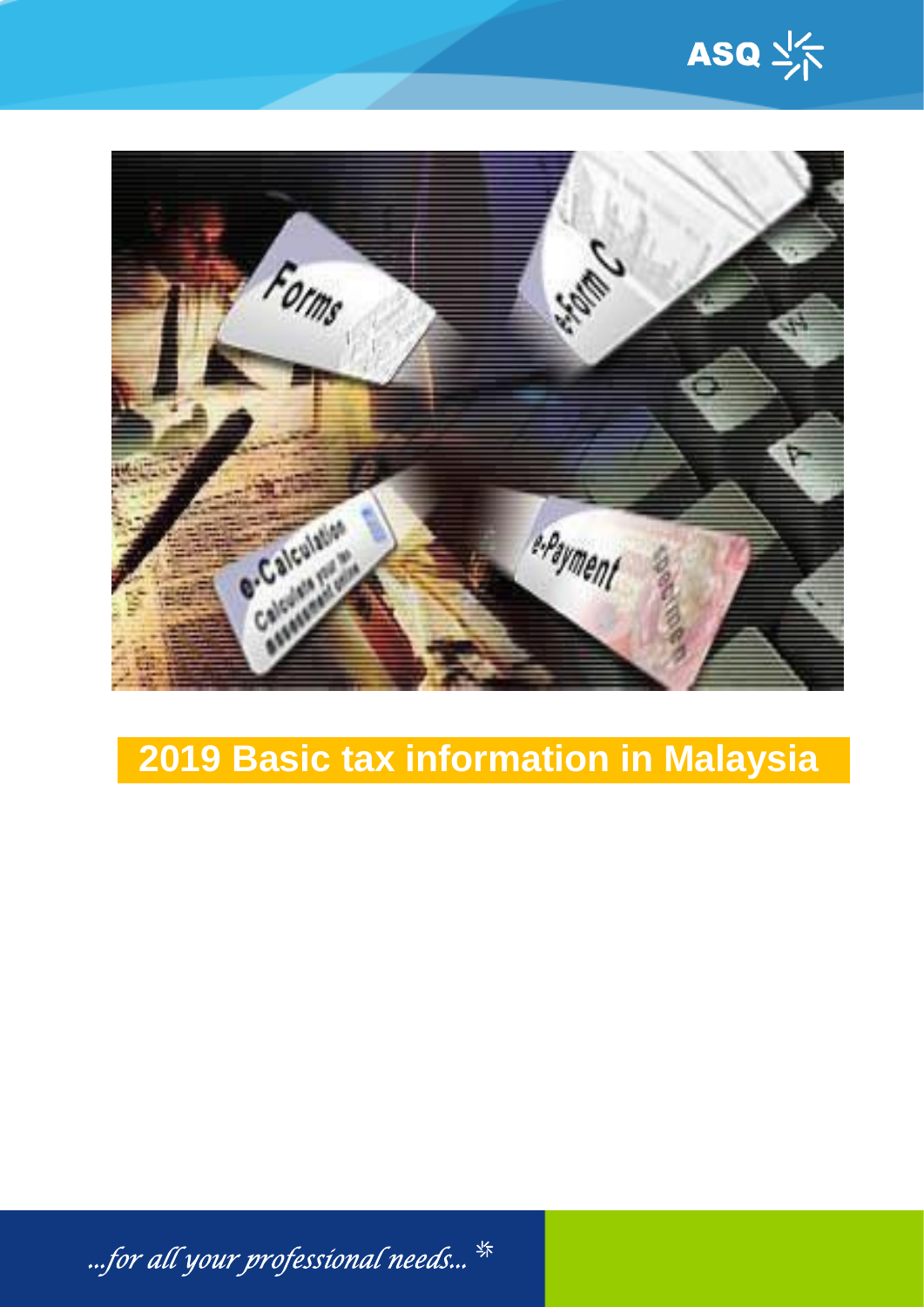#### **INCOME TAX**

Direct taxation in Malaysia is based on the unitary system and the basis of taxation is territorial in nature.

Only income that is accrued or derived from sources in Malaysia is liable to tax. Income from foreign sources is liable to tax to the extent that it has its source of derivation in Malaysia by a resident company.

The basis of assessment of tax is on a current year basis and is self-assessed.

The self-assessment system and the current year basis of assessment require taxpayers to make estimate of tax payable for the current year of tax.

# **ESTIMATION OF TAX AND PAYMENT OF TAX**

Companies are required to furnish their estimate of tax payable in the prescribed form not later than thirty days before the beginning of the basis period for that year of assessment.

The estimate shall not be less than 85% of the estimate of tax payable or revised estimate of tax payable for the immediately preceding year of assessment.

Revisions to the estimate of tax payable for the current year of assessment may be made in the sixth and ninth month of the basis period in the prescribed form.

Tax to be paid shall be made in equal monthly instalments in the basis period of that year of assessment and shall commence in the second month. The due date is the fifteenth day of each month.

Individuals do not have to furnish an estimate of tax payable. The estimate of tax payable will be determined by the

Director General of the Inland Revenue together with the number of tax instalments to be paid. In determining the estimate of tax payable and the number of instalments to be made, consideration will be given to the tax assessed in the year of assessment preceding that year of assessment.

Payment should be made within thirty days of the due date.

An individual may apply in the prescribed form to revise the estimate of tax payable and the number of instalments not later than 30<sup>th</sup> June in that year of assessment.

## **FILING OF TAX RETURN, ASSESSMENT AND BALANCE OF TAX PAYABLE**

Companies must file their income tax return and pay the balance of tax payable for the current year of assessment not later than the seventh month after the end of the basis period.

Individuals must file their income tax return and pay the balance of tax payable for the current year of assessment not later than 30<sup>th</sup> April (without business income) or 30<sup>th</sup> June (with business income) of the following year. The basis year for individuals is the calendar year.

The income tax return filed shall be deemed to be the notice of assessment for that year of assessment.

Effective from Year of Assessment 2014, individuals whose total income tax is equivalent to the amount of monthly tax deduction made in the assessment year are no longer required to submit tax returns. The amount of monthly tax deduction is considered as the final tax paid.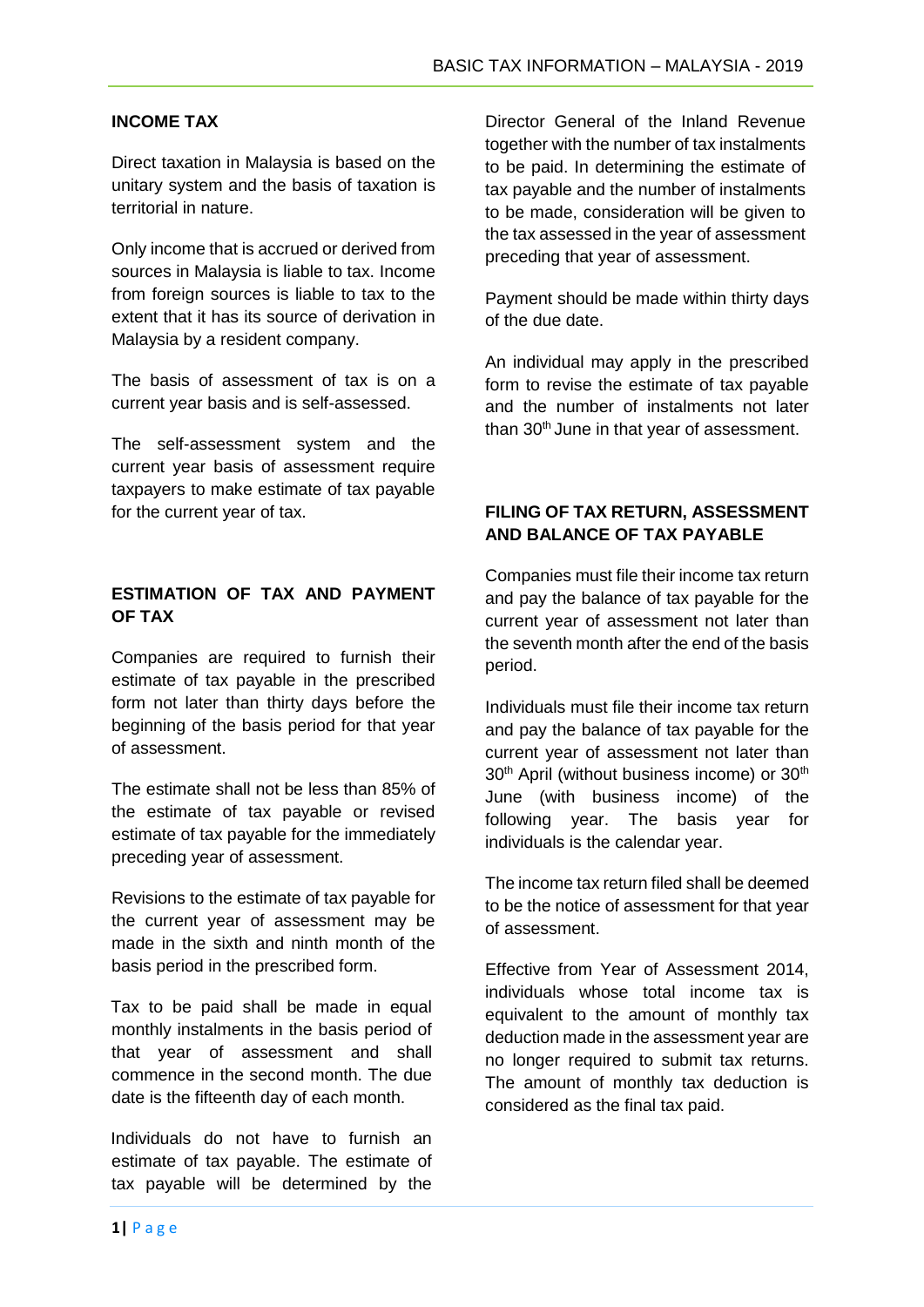# **INDIVIDUAL**

#### **INCOME TAX RATES**

|              | <b>Chargeable Income</b> | <b>Tax Rate</b> | <b>Tax Payable</b> |
|--------------|--------------------------|-----------------|--------------------|
|              | <b>RM</b>                | %               | <b>RM</b>          |
| <b>First</b> | 5,000                    |                 | $\overline{0}$     |
| <b>Next</b>  | 5,000                    | 1               | 50                 |
| On           | 10,000                   |                 | 50                 |
| <b>Next</b>  | 10,000                   | 1               | 100                |
| On           | 20,000                   |                 | 150                |
| <b>Next</b>  | 15,000                   | 3               | 450                |
| On           | 35,000                   |                 | 600                |
| <b>Next</b>  | 15,000                   | 8               | 1,200              |
| On           | 50,000                   |                 | 1,800              |
| <b>Next</b>  | 20,000                   | 14              | 2,800              |
| On           | 70,000                   |                 | 4,600              |
| <b>Next</b>  | 30,000                   | 21              | 6,300              |
| On           | 100,000                  |                 | 10,900             |
| <b>Next</b>  | 50,000                   | 24              | 12,000             |
| On           | 150,000                  |                 | 22,900             |
| <b>Next</b>  | 100,000                  | 24              | 24,000             |
| On           | 250,000                  |                 | 46,900             |
| <b>Next</b>  | 150,000                  | 24.5            | 36,750             |
| On           | 400,000                  |                 | 83,650             |
| <b>Next</b>  | 200,000                  | 25              | 50,000             |
| On           | 600,000                  |                 | 133,650            |
| <b>Next</b>  | 400,000                  | 26              | 104,000            |
| On           | 1,000,000                |                 | 237,650            |
| Exceeding    | 1,000,000                | 28              |                    |

# **INCOME TAX REBATES**

| Rebate given to resident individual whose chargeable income not<br>exceeding RM35,000                                                                       | RM<br>400 |
|-------------------------------------------------------------------------------------------------------------------------------------------------------------|-----------|
| Additional rebate for wife<br>If she does not elect for separate assessment or has no income or<br>$\bullet$<br>elects for combined assessment with husband | 400       |
| Additional rebate for husband<br>If he has no income or elects for combined assessment with wife<br>$\bullet$                                               | 400       |
| Rebate given to wife if she elects for separate assessment or does not<br>elect for combined assessment                                                     | 400       |

# **INCOME TAX REBATE FOR ZAKAT, FITRAH OR ANY OTHER ISLAMIC RELIGIOUS DUES**

Full rebate in respect of zakat, fitrah or any other Islamic religious dues paid.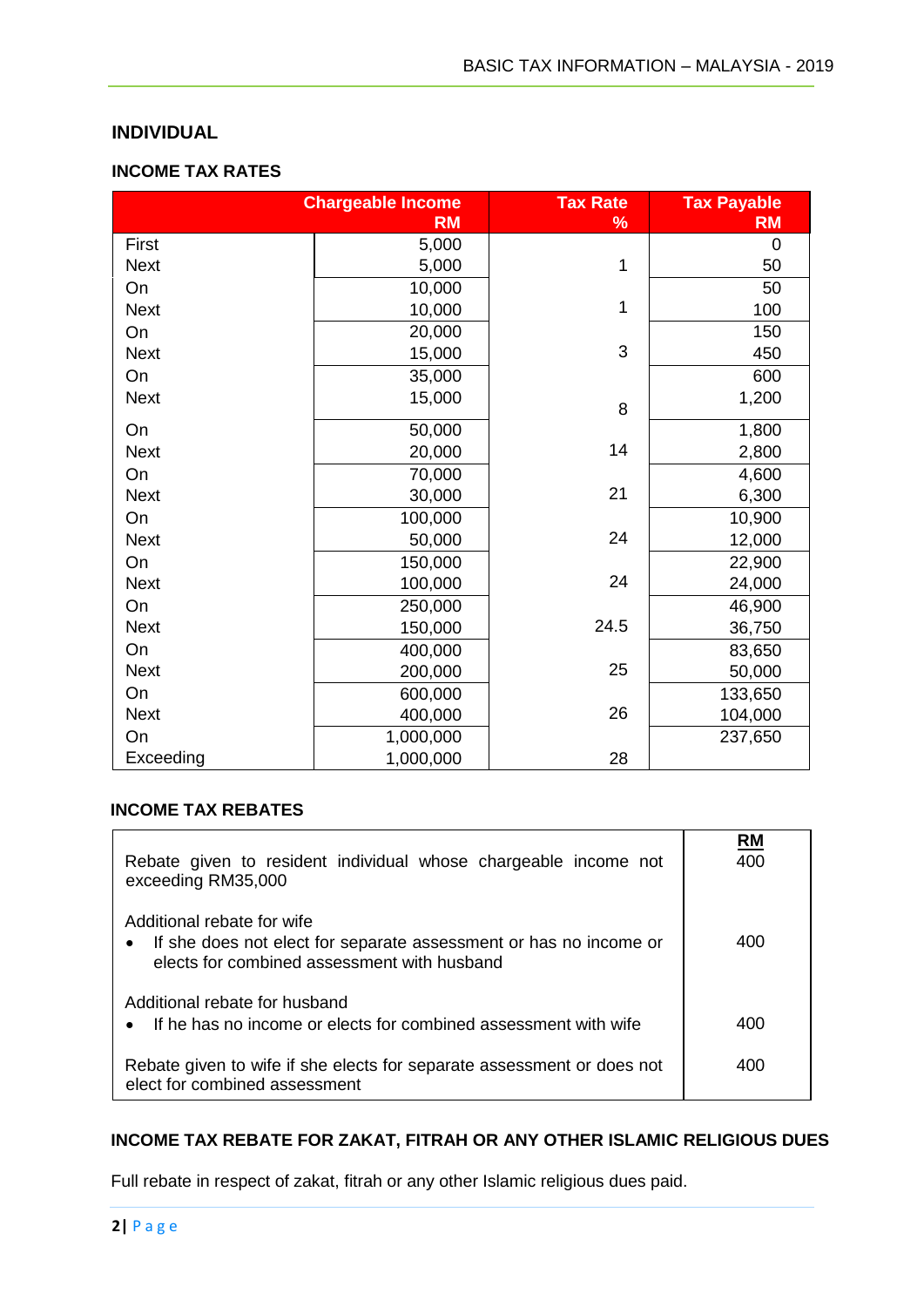# **INDIVIDUAL – continued**

#### **PERSONAL RELIEFS**

| <b>Type of Relief</b>                                                                                                                                                                                                                                                                                                                                             | RM                               |
|-------------------------------------------------------------------------------------------------------------------------------------------------------------------------------------------------------------------------------------------------------------------------------------------------------------------------------------------------------------------|----------------------------------|
| Taxpayer - resident                                                                                                                                                                                                                                                                                                                                               | 9,000                            |
| Medical expenses for parents (Maximum)                                                                                                                                                                                                                                                                                                                            |                                  |
| Medical expenses for taxpayer, spouse and children on serious diseases (including RM500<br>for medical examination expenses) (Maximum)                                                                                                                                                                                                                            | 6,000                            |
| Disabled person:<br>Taxpayer<br>Spouse                                                                                                                                                                                                                                                                                                                            | 6,000<br>3,500                   |
| Supporting equipment for disabled taxpayer, spouse, children or parent (Maximum)                                                                                                                                                                                                                                                                                  | 6,000                            |
| Wife – if she has no source of income in or outside Malaysia or elects for combined<br>assessment                                                                                                                                                                                                                                                                 | 4,000                            |
| Husband – if he has no source of income in or outside Malaysia or elects for combined<br>assessment                                                                                                                                                                                                                                                               | 4,000                            |
| Children (unmarried):<br>Per child below the age of 18 years<br>Disabled child<br>$\bullet$<br>Per child at the age of 18 years and above<br>$\bullet$<br>Receiving full-time education<br>("A-Level", certificate, matriculation or preparatory courses)<br>Overseas universities, colleges or similar establishments (degree level and above)<br>$\blacksquare$ | 2,000<br>6,000<br>2,000<br>8,000 |
| Local universities, colleges or similar establishments (diploma level and above)<br>$\qquad \qquad \blacksquare$<br>Disabled child pursuing tertiary education<br>$\qquad \qquad \blacksquare$                                                                                                                                                                    | 8,000<br>8,000                   |
| Life insurance premiums (Maximum)                                                                                                                                                                                                                                                                                                                                 | 3,000                            |
| Approved provident fund (i.e. EPF) (Maximum)                                                                                                                                                                                                                                                                                                                      | 4,000                            |
| Private retirement scheme / Deferred annuity premium (Maximum)                                                                                                                                                                                                                                                                                                    | 3,000                            |
| Medical / education insurance (Maximum)                                                                                                                                                                                                                                                                                                                           | 3,000                            |
| Education fees for acquiring technical, vocational, industrial, scientific, technological, law,<br>accounting, Islamic financing, skills or qualifications at tertiary level or any course of study<br>at post graduate level (Maximum)                                                                                                                           | 7,000                            |
| Lifestyle expenses (Maximum)<br>Purchase of books / journals / magazines / printed newspapers / other similar<br>publications<br>Purchase of personal computer / smartphone / tablet<br>Purchase of sports equipment<br>Monthly bill for internet subscription<br>٠                                                                                               | 2,500                            |
| Amount deposited into Skim Simpanan Pendidikan Nasional for his child (Maximum)                                                                                                                                                                                                                                                                                   | 8,000                            |
| Parental care<br>Father<br>Mother                                                                                                                                                                                                                                                                                                                                 | 1,500<br>1,500                   |
| SOCSO (Maximum)                                                                                                                                                                                                                                                                                                                                                   | 250                              |
| Breastfeeding equipment (Maximum)                                                                                                                                                                                                                                                                                                                                 |                                  |
| Fees paid to childcare centres and kindergartens (Maximum)                                                                                                                                                                                                                                                                                                        | 1,000                            |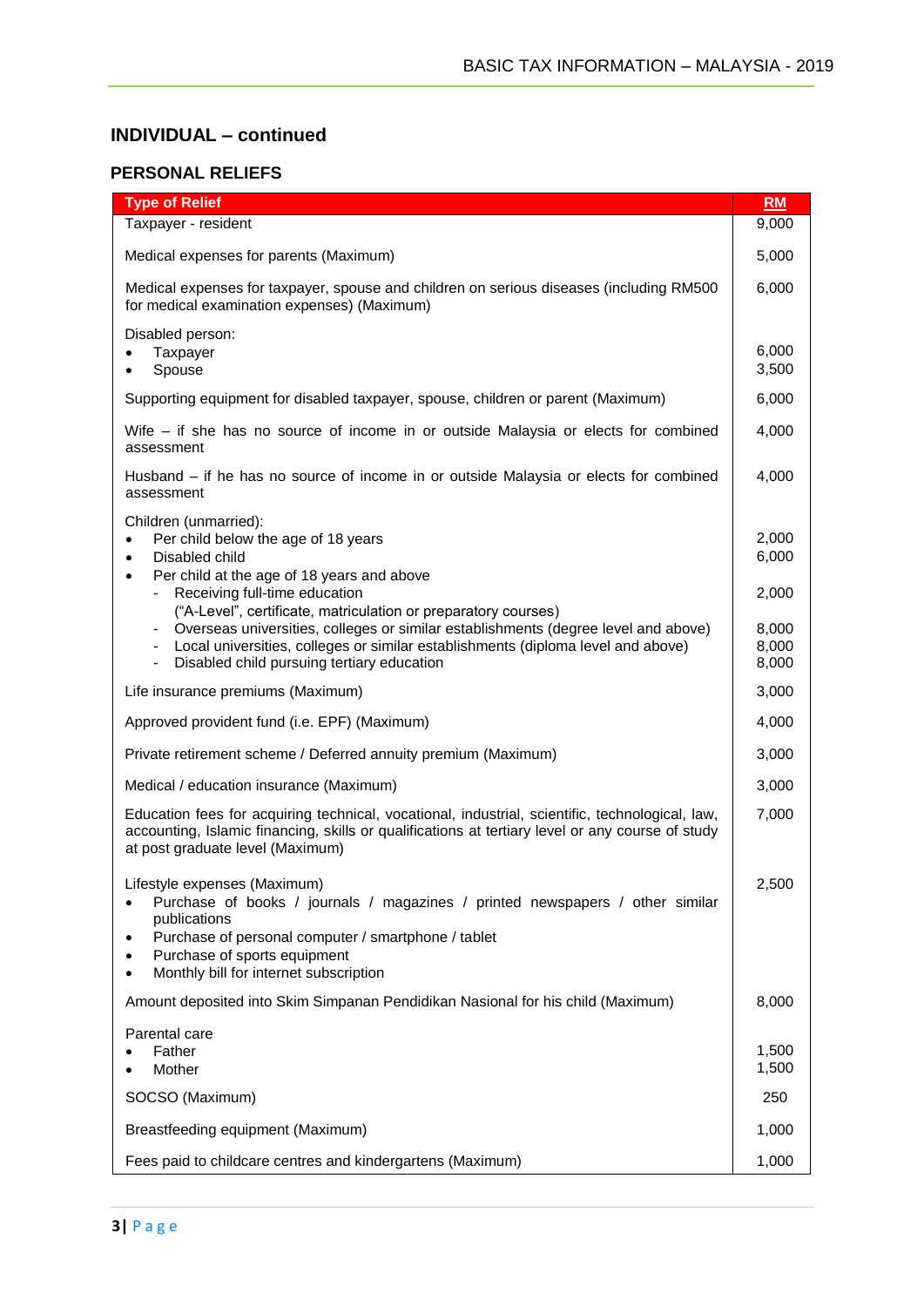## **INDIVIDUAL – continued**

#### **BENEFITS-IN-KIND AND PERQUISITES FROM EMPLOYMENT**

Benefits–in-kind and perquisites from employment are taxable and the Malaysian Inland Revenue Board has issued Public Rulings on the tax treatment of benefits-in-kind, living accommodation, leave passage, entertainment, 'key-man' insurance and perquisites from employment.

#### **COMPANY**

#### **INCOME TAX RATES**

| Resident company with paid up capital of RM2.5 million and below at<br>the beginning of the basis period on first RM500,000 chargeable income | 17% |
|-----------------------------------------------------------------------------------------------------------------------------------------------|-----|
| On subsequent chargeable income                                                                                                               | 24% |
| Resident company with paid up capital above RM2.5 million at the<br>beginning of the basis period                                             | 24% |

#### **TRANSFER PRICING**

The Director General of Inland Revenue is empowered to make adjustments on transactions of goods and services carried out between related companies based on arm's length principle. Transfer Pricing Guidelines 2012 have been issued to provide guidance to the taxpayers.

It is mandatory to prepare contemporaneous transfer pricing documentation but there is no statutory requirement for an annual filing of documentation. However, taxpayers are required to indicate on their income tax return whether transfer pricing documentation has been done and are expected to submit the transfer pricing documentation on a timely manner upon request from the Director General of Inland Revenue.

Tax adjustments as a result of a transfer pricing audit are subject to penalty with the following penalty rates applicable:

| No contemporaneous transfer pricing documentation                                           | 35% |
|---------------------------------------------------------------------------------------------|-----|
| Transfer pricing documentation prepared not according to requirement<br>I in the guidelines | 25% |

#### **LOAN OR ADVANCES TO DIRECTOR**

If a company provides any loans or advances from its internal funds to its directors, the company shall be deemed to derive interest income from such loans or advances.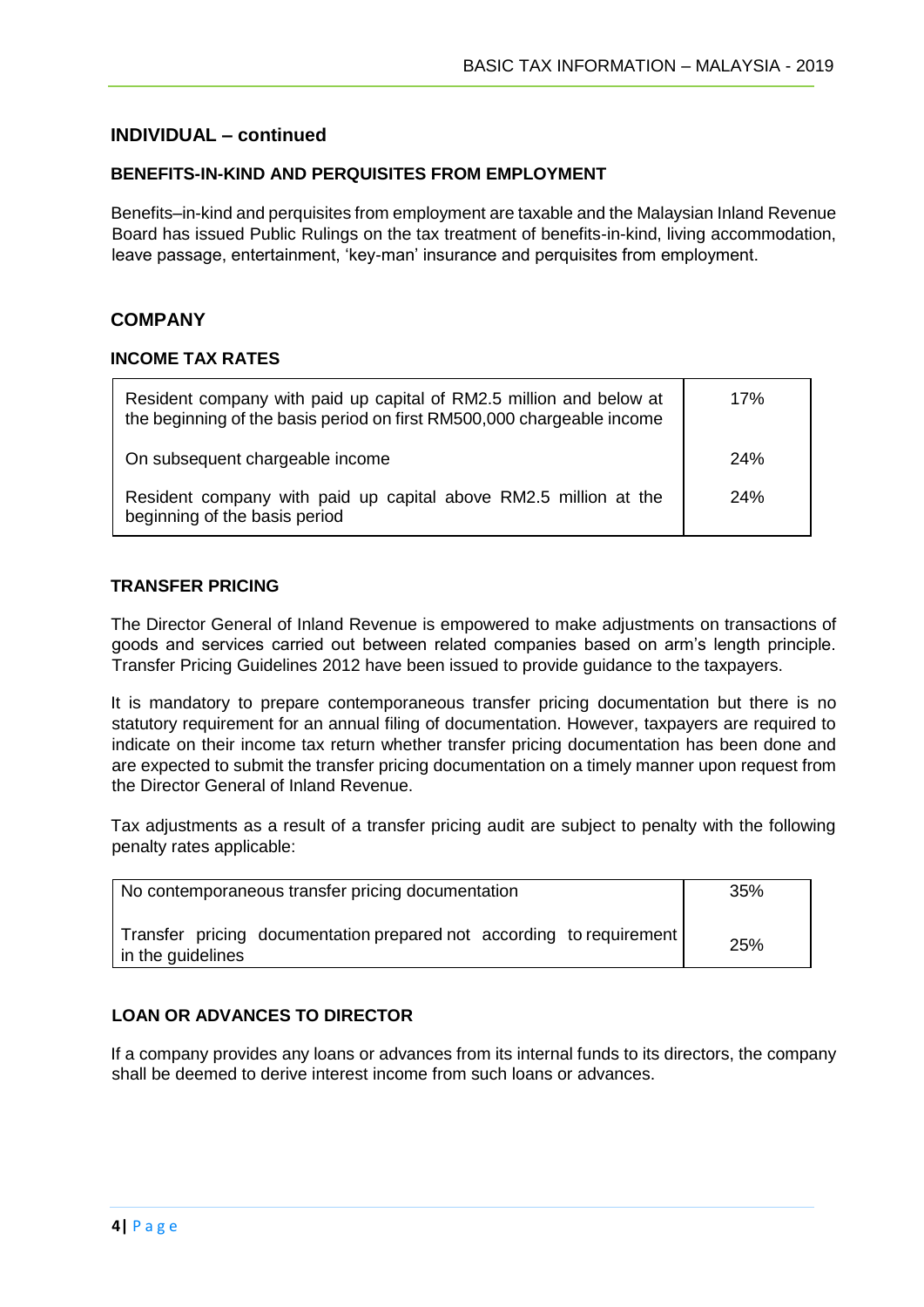# **COMPANY – continued**

#### **TAX TREATMENT ON CONTROLLED TRANSACTIONS AND TRANSACTIONS BETWEEN RELATIVES – DIRECTORS FEES**

Effective from year of assessment 2015, a person entitled to receive any gross income (other than gross income from a business and in respect of dividend) from a Malaysian source and where such amount first becomes receivable to the person in the relevant period arising from transactions between:

- a) persons one of whom has control over the other,
- b) individuals who are relatives of each other, or
- c) persons both of whom are controlled by some other persons,

shall be deemed to be obtainable on demand in the following basis period and be treated as gross income in the following basis period.

A "relative" means a parent, a child (including stepchild and a child adopted in accordance with any law), a brother, a sister, an uncle, an aunt, a nephew, a niece, a cousin, an ancestor or a lineal descendent.

"Transaction" means as any trust, grant, covenant, agreement, arrangement or other disposition or transaction made or entered into orally or in writing (whether before or after the commencement of the Income Tax Act, 1967), and includes a transaction entered into by two or more persons with another person or persons.

#### **TIME LIMIT FOR UNABSORBED LOSSES / REINVESTMENT ALLOWANCE / INVESTMENT ALLOWANCE**

Effective from year of assessment 2019, the following unabsorbed losses and allowances are only allowed to be carried forward for a maximum of **7 consecutive years of assessment**:

| <b>Unabsorbed balances</b>                                 | <b>Time limit</b>                                                                                |  |
|------------------------------------------------------------|--------------------------------------------------------------------------------------------------|--|
| Unabsorbed business losses                                 | 7 consecutive years of assessment from the year<br>of assessment in which the loss is generated. |  |
| Unabsorbed reinvestment allowance<br>(RA)                  | 7 consecutive years of assessment upon expiry of<br>qualifying period.                           |  |
| Unabsorbed investment allowance for<br>service sector (IA) | 7 consecutive years of assessment upon expiry of<br>qualifying period.                           |  |
| Unabsorbed pioneer losses                                  | 7 consecutive years of assessment from the end of<br>the pioneer period.                         |  |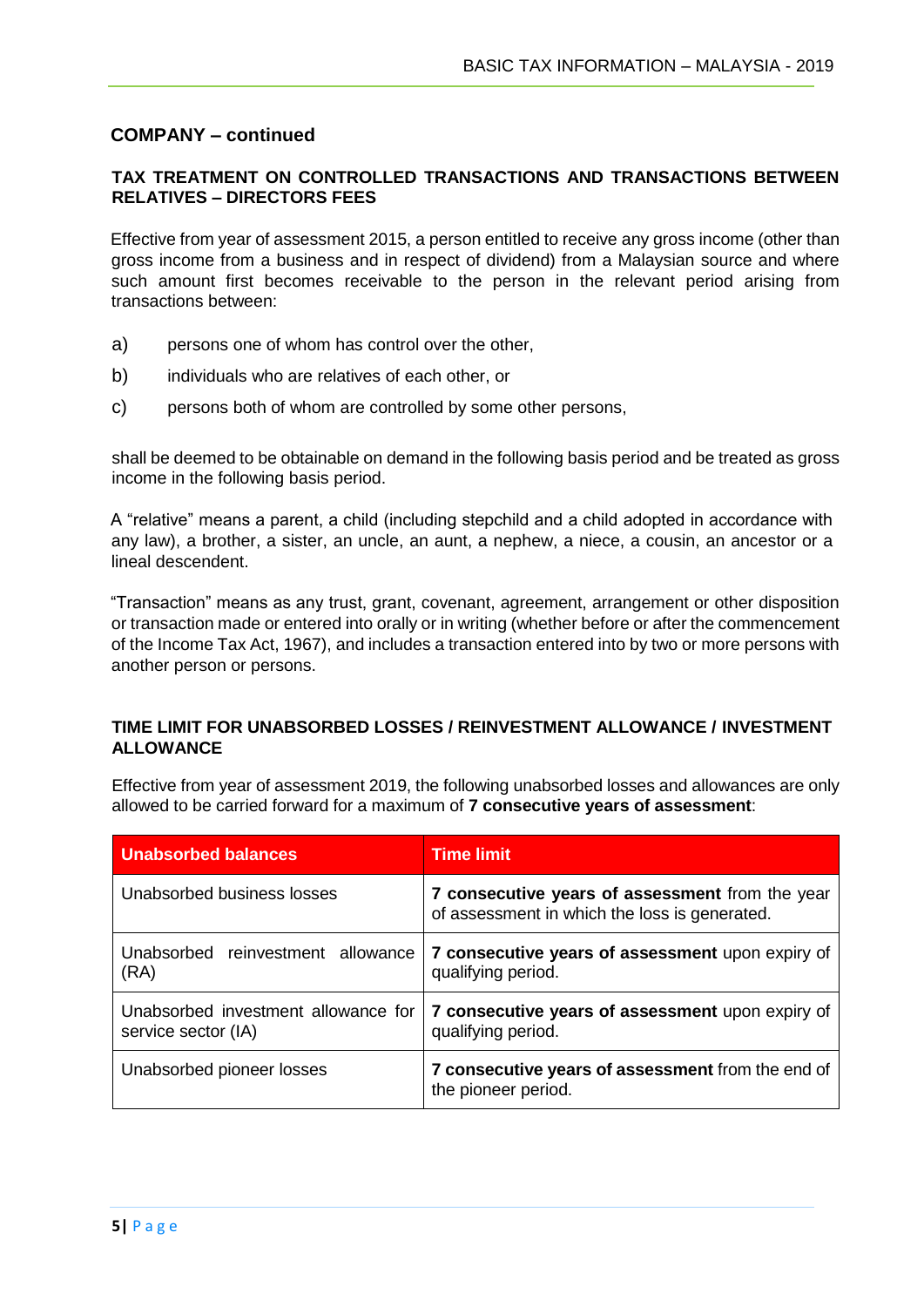# **OTHERS**

# **INCOME TAX RATES**

| Non-resident person (other than companies) | 28%                                         |
|--------------------------------------------|---------------------------------------------|
| Non-resident company                       | 24%                                         |
| Trust body                                 | 24%                                         |
| Cooperative society – scale rates          | Maximum of 24%<br>(Amounts above RM750,000) |
| Limited liability partnership              | Same as company                             |

## **CONCESSIONARY RATES APPLY TO THE FOLLOWING CATEGORIES**

| Knowledge workers in Iskandar Malaysia | 15% |
|----------------------------------------|-----|
| Returning Expert Programme             | 15% |

# **REAL PROPERTY GAINS TAX RATES**

|                                      | <b>Rates %</b>   |                                       |                                      |  |
|--------------------------------------|------------------|---------------------------------------|--------------------------------------|--|
| <b>Disposal of real property</b>     | <b>Companies</b> | <b>Individuals</b><br>(Citizens & PR) | <b>Individuals</b><br>(Non-citizens) |  |
| Within 3 years                       | 30               | 30                                    | 30                                   |  |
| In the 4 <sup>th</sup> year          | 20               | 20                                    | 30                                   |  |
| In the 5 <sup>th</sup> year          | 15               | 15                                    | 30                                   |  |
| In the 6th year and subsequent years | 10               | 5                                     |                                      |  |

Exemptions are available under certain circumstances.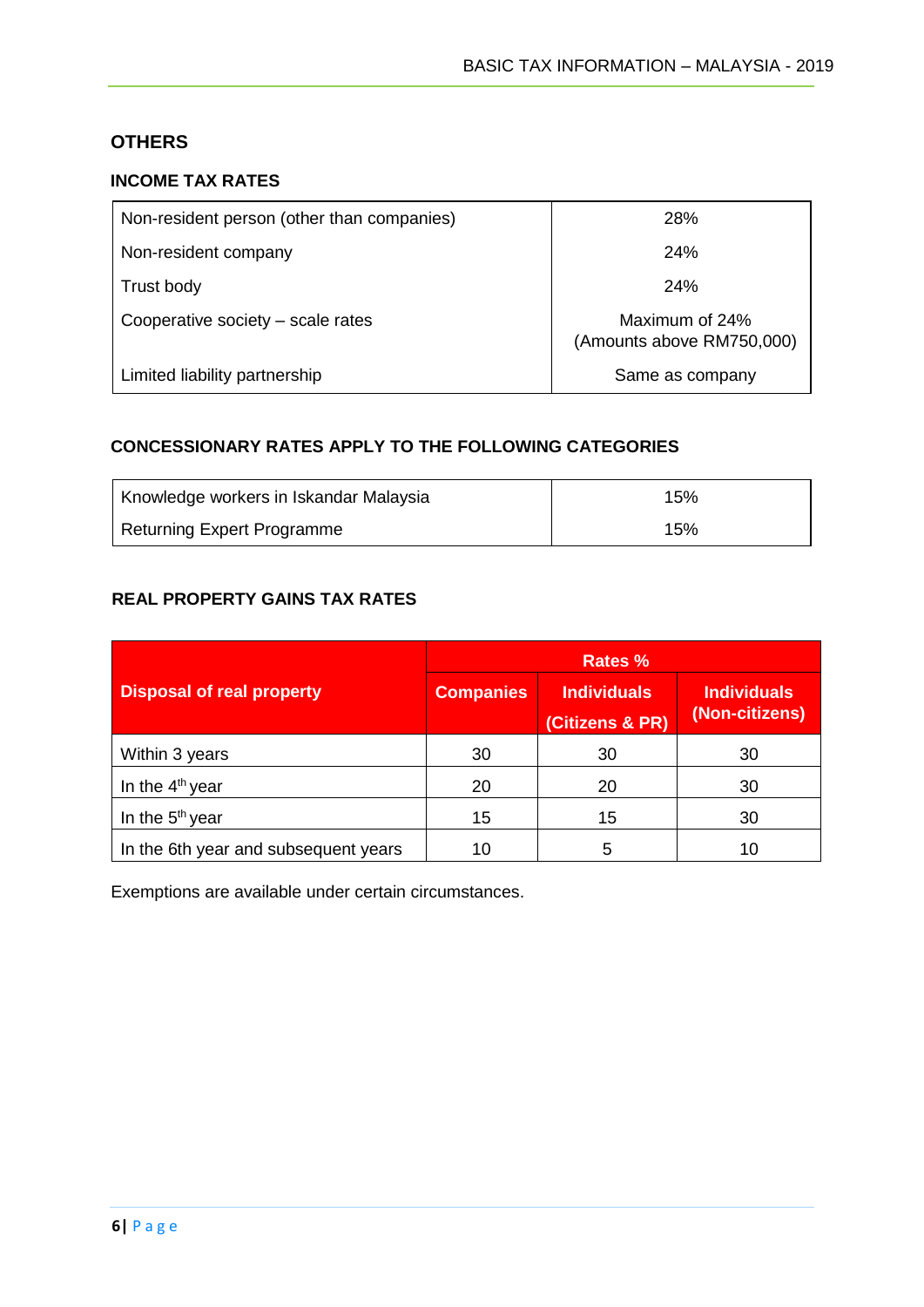# **OTHERS - continued**

# **WITHHOLDING TAX RATES**

| <b>Reference</b> | <b>Chargeable Person</b>                                                                                       | <b>Types of income</b>                                                                                                                                                                                                                                             | <b>Tax Rates</b>          |
|------------------|----------------------------------------------------------------------------------------------------------------|--------------------------------------------------------------------------------------------------------------------------------------------------------------------------------------------------------------------------------------------------------------------|---------------------------|
| S109 ITA 1967    | Non-resident person                                                                                            | Interest                                                                                                                                                                                                                                                           | 15%                       |
| S109 ITA 1967    | Non-resident person                                                                                            | <b>Royalties</b>                                                                                                                                                                                                                                                   | 10%                       |
| S109A ITA 1967   | Non-resident person                                                                                            | Remuneration of public entertainer                                                                                                                                                                                                                                 | 15%                       |
| S109B ITA 1967   | Non-resident person                                                                                            | Technical fee and installation fee for<br>services performed in Malaysia and<br>rent of moveable property                                                                                                                                                          | 10%                       |
| S107A ITA 1967   | Non-resident person,<br>contractor, consultant or<br>professional                                              | Service portion of contract payments                                                                                                                                                                                                                               | 13%<br>(10% and<br>$3%$ ) |
| S109D ITA 1967   | Resident and non-<br>resident individuals<br>including resident<br>entities (other than<br>resident companies) | Distribution of income by Real Estate<br><b>Investment Trust/ Property Trust</b><br>Fund                                                                                                                                                                           | 10%                       |
|                  | Foreign institutional<br>investor                                                                              |                                                                                                                                                                                                                                                                    | 10%                       |
|                  | Non-resident company<br>investor                                                                               |                                                                                                                                                                                                                                                                    | 24%                       |
| S109E ITA 1967   | Non-resident company<br>participants                                                                           | Distribution of profits by a takaful<br>operator                                                                                                                                                                                                                   | 25%                       |
|                  | Other participants<br>(excluding resident<br>company)                                                          |                                                                                                                                                                                                                                                                    | 8%                        |
| S109F ITA 1967   | Non-resident                                                                                                   | Other gains or profits under Section<br>4(f) ITA 1967                                                                                                                                                                                                              | 10%                       |
| S109G ITA 1967   | Individual                                                                                                     | Contributions withdrawn from a<br>deferred annuity or a Private<br>Retirement Scheme before<br>reaching the age of 55 (other than<br>by reason of permanent total<br>disablement, serious disease,<br>mental disability, death or<br>permanently leaving Malaysia) | 8%                        |

*Note: Concessionary rates may apply where there is a double tax agreement between Malaysia and the country in which the taxpayer is resident for tax purposes.*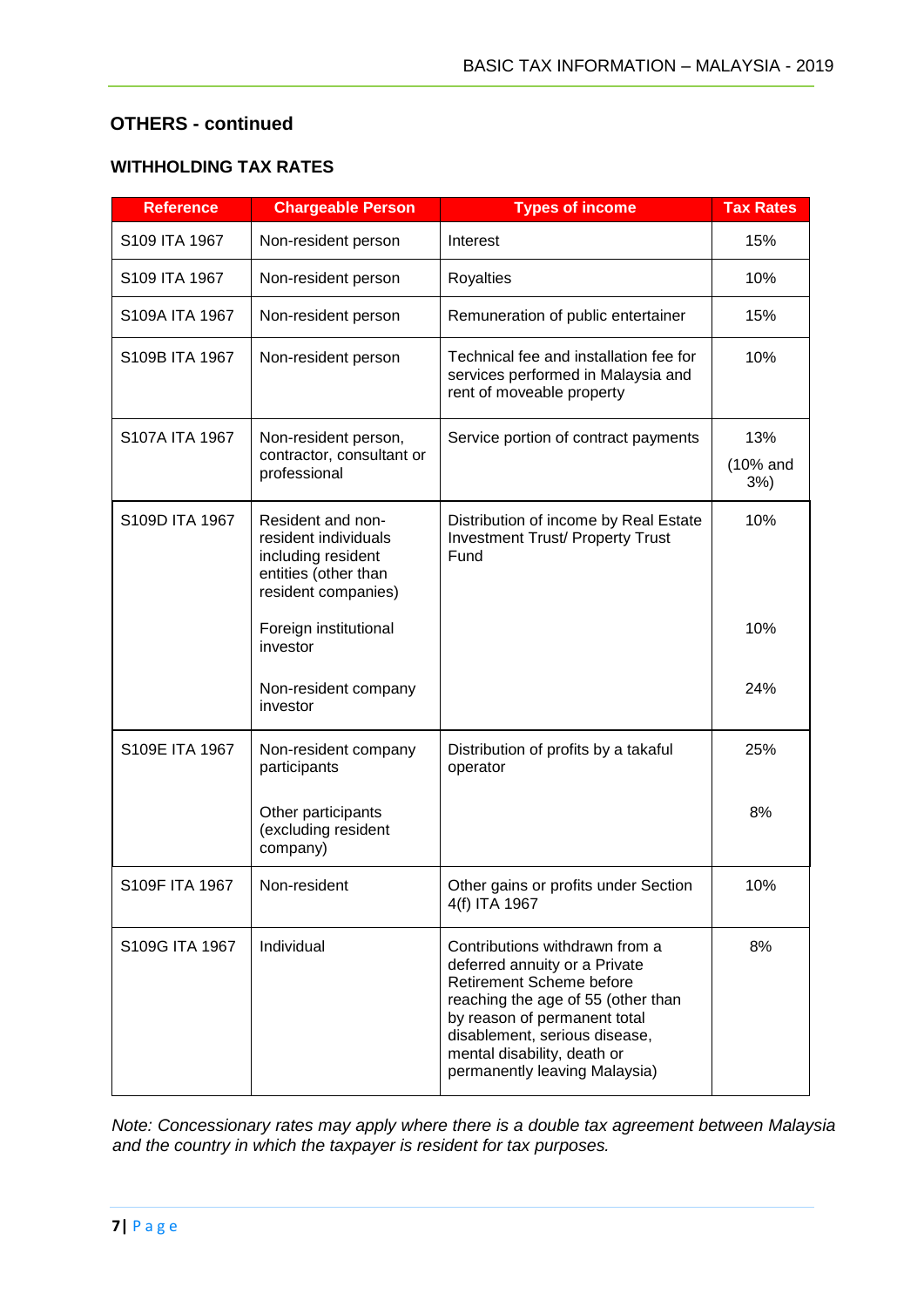# **OTHERS – continued**

#### **STAMP DUTY RATES**

| <b>Description of instrument/subject</b>                                                                                                                                                                     | <b>Duty payable</b>                                                                                             |
|--------------------------------------------------------------------------------------------------------------------------------------------------------------------------------------------------------------|-----------------------------------------------------------------------------------------------------------------|
| Conveyance, assignment or transfer:<br>Properties                                                                                                                                                            | 1% on the first RM100,000<br>2% on the next RM400,000<br>3% on the next RM500,000<br>4% on the excess over RM1m |
| Stock, shares or marketable securities                                                                                                                                                                       | 0.3%                                                                                                            |
| Charge or mortgage (including that under the Syariah), bond,<br>covenant, debenture (not being a marketable security):<br>Being the principal security (except in certain instances) in<br>a)<br>respect of: |                                                                                                                 |
| Foreign currency loans or Syariah financing in foreign<br>currency                                                                                                                                           | 0.5% subject to a maximum of<br><b>RM500</b>                                                                    |
| Any other case (other than loans for small and medium<br>$\bullet$<br>enterprise)                                                                                                                            | 0.5%                                                                                                            |
| Loan for the purposes of small and medium enterprise<br>approved by the Minister of Finance                                                                                                                  |                                                                                                                 |
| for an amount not exceeding RM250,000 of the<br>$\overline{\phantom{a}}$<br>aggregate loans or of the aggregate financing under<br>the Syariah in a calendar year                                            | 0.05%                                                                                                           |
| additional<br>RM1,000<br>exceeding<br>each<br>for<br>not<br>$\overline{\phantom{a}}$<br>RM1,000,000                                                                                                          | 0.25%                                                                                                           |
| for each additional RM1,000 or part thereof<br>$\overline{\phantom{a}}$                                                                                                                                      | RM5.00                                                                                                          |
| Transfer, assignment or disposition of any charge or mortgage,<br>b)<br>bond, covenant or debenture (not being a marketable security)                                                                        | 2/5 of the duty which would be<br>chargeable or a charge or<br>mortgage<br>for<br>the<br>amount<br>transferred  |
| Constitution of a company                                                                                                                                                                                    | <b>RM200</b>                                                                                                    |
| Share warrant or stock certificate to bearer                                                                                                                                                                 | 1% of the nominal value of the<br>shares or stock specified in the<br>warrant                                   |
| Lease for movable properties                                                                                                                                                                                 | 0.5%                                                                                                            |
| Loan agreement (local currency)                                                                                                                                                                              | 0.5%                                                                                                            |
| Loan agreement (foreign currency)                                                                                                                                                                            | 0.5% subject to a maximum of<br><b>RM500</b>                                                                    |
| Contract notes (shares)                                                                                                                                                                                      | 0.1%                                                                                                            |
| Service agreements                                                                                                                                                                                           | 0.1%                                                                                                            |
| Liquidation                                                                                                                                                                                                  | <b>RM10</b>                                                                                                     |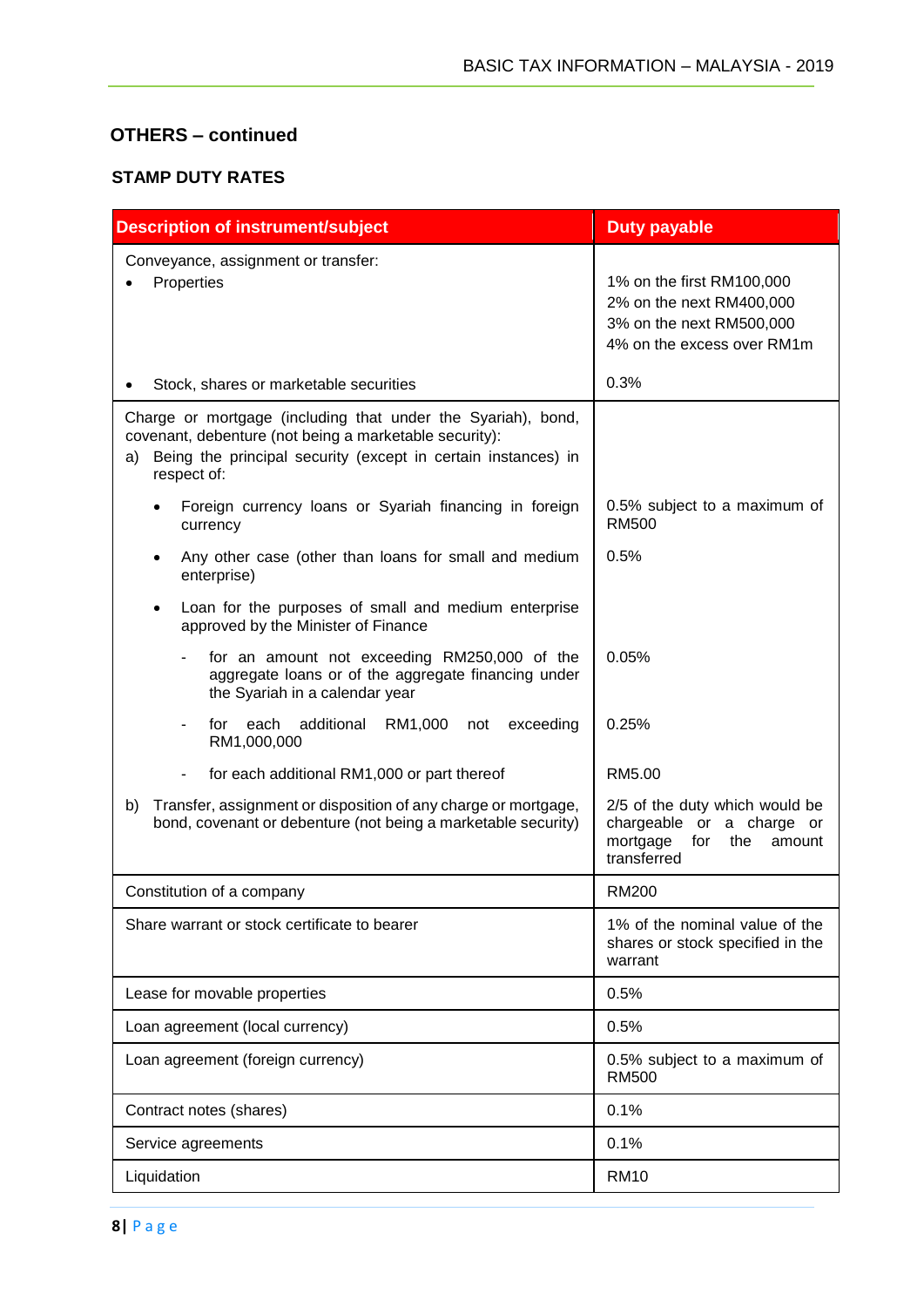# **OTHERS – continued**

#### **STAMP DUTY RATES – continued**

| <b>Description of instrument/subject</b>                                                                                                                                                                                        | <b>Duty payable</b>             |  |
|---------------------------------------------------------------------------------------------------------------------------------------------------------------------------------------------------------------------------------|---------------------------------|--|
| Agreement for lease of immovable property (without fine or<br>premium) and for securing the payment for provision of services<br>or facilities or to other matters or things in connection with a<br>lease (eg service charge): |                                 |  |
| average rent per year and other considerations not<br>(i)<br>exceeding RM2,400                                                                                                                                                  | <b>NIL</b>                      |  |
| average rent per year exceeding RM2,400 and with a lease<br>(ii)<br>period:                                                                                                                                                     |                                 |  |
| - less than 1 year                                                                                                                                                                                                              | 0.4% in excess of RM2,400       |  |
| $-1-3$ years                                                                                                                                                                                                                    | 0.8% in excess of RM2,400       |  |
| - over 3 years                                                                                                                                                                                                                  | 1.6% on the excess over RM2,400 |  |
| Absolute sale of account receivables or book debts to a bank,<br>merchant bank or borrowing company in Malaysia approved by<br>the Minister of Finance, pursuant to a factoring agreement                                       | <b>RM10</b>                     |  |
| Letter of allotment                                                                                                                                                                                                             | <b>RM10</b>                     |  |
| Letter of renunciation (provided that it is not on sale, by way of<br>security and by way of gift)                                                                                                                              | <b>RM10</b>                     |  |
| Promissory note                                                                                                                                                                                                                 | <b>RM10</b>                     |  |
| Transfer of property between trustees where the beneficial<br>interest in the property does not pass                                                                                                                            | <b>RM10</b>                     |  |
| Hire-purchase agreement                                                                                                                                                                                                         | <b>RM10</b>                     |  |
| Agreement for the sale of goods, wares or merchandise                                                                                                                                                                           | Exempt                          |  |
| Transfer of units of a unit trust                                                                                                                                                                                               | Exempt                          |  |
| Transfer or assignment for the sale of any copyright, trademark,<br>patent or any similar right                                                                                                                                 | Exempt                          |  |
| Insurance policy                                                                                                                                                                                                                | Exempt                          |  |
| Loan or financing pursuant to a micro financing scheme                                                                                                                                                                          | Conditionally exempt            |  |
| Loan or financing instruments in relation to the Professional<br>Service Fund                                                                                                                                                   | Conditionally exempt            |  |

The above stamp duty rates are only for guidance and are not exhaustive. Exemption of stamp duty is given on certain instruments and documents.